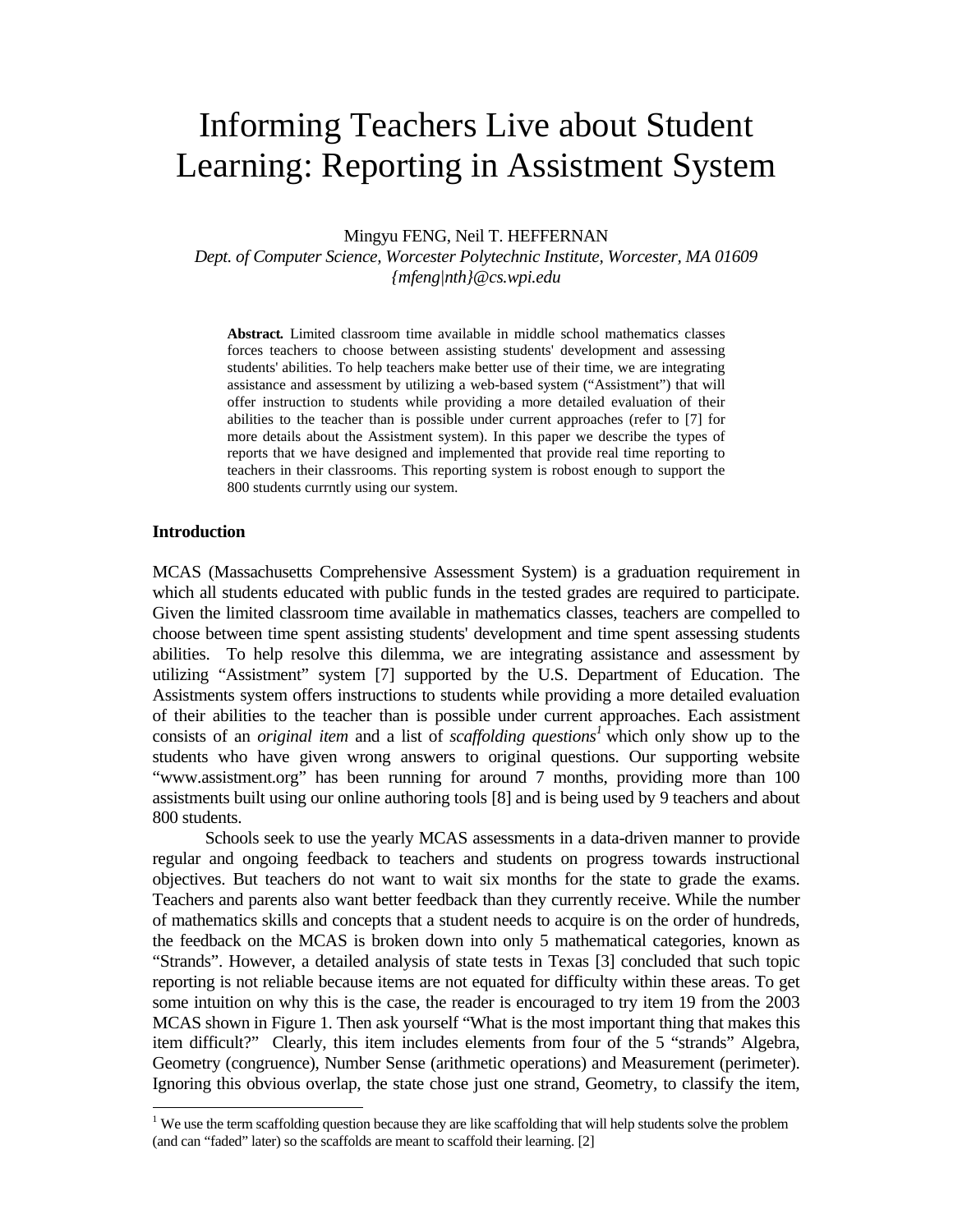which might also be the first feeling of most people. However, as we will show below, we've found evidence there is more to this problem. The question of tagging items to learning standards is very important because teachers, principals and superintendents are all being told to be "data-driven" and use the MCAS reports to adjust their instruction. As a teacher has said

"It does affect reports... because then the state sends reports that say that your kids got this problem wrong so they're bad in geometryand you have no idea, well you don't know what it really iswhether it's algebra, measurement, or geometry."

 There are several reasons for this poor MCAS reporting: 1) the





The perimeter of  $\triangle ABC$  is 23 inches. What is the length of side  $\overline{DF}$  in  $\triangle DEF$ ?

**Figure 1**: Item 19 from 2003 MCAS

reasonable desire to give problems tap-multiple knowledge components, 2) the fact that paper and pencil tests cannot figure out, given a student's response, what knowledge components to credit or blame, 3) there are knowledge components that deal with decomposing and recomposing multi-step problems, yet are currently poorly understood by cognitive science. So a teacher cannot trust that putting more effort on a low scoring area will indeed pay off in the next round of testing.

# **1. Data Source**

The Assistment system is deployed with a completely internet savvy solution whereby students can simply open a web browser and login in to work on the problems. Our Java-based runtime system [5] will post each student's actions (other then their mouse movements) to a message server as an xml message that includes action timestamp, student ID, problem ID, student's action type (did they attempt or just ask for help), student's input and response, etc. The messages will be stored in the database server at WPI. As mentioned above, about 800 students of 9 teachers have been using the Assistment system every other week for about 7 months. Currently log records in our database show that about 50,000 MCAS items have been done and more than 600,000 actions made by these students. Since students are arranged to use our system regularly, our database will continually receive new data for the students. This allows our reporting system to assess students' performance incrementally and give more reliable assessment as time goes on. These large amounts of student data also offer valuable material for further learning analysis using data mining or statistical techniques.

#### **2. Transfer Model**

A transfer model [4] is a cognitive model that contains a group of knowledge components and maps existing questions (original items and scaffolding questions) to one, or more of the knowledge components. It also indicates the number of times a particular knowledge component has been applied for a given question. It is called a "transfer model" since we hope to use the model to predict when learning and knowledge transfer will happen. Also as a predictive tool, transfer models are useful in selecting the next problem to work on. In the next section, we will show that transfer models are quite important for quality reporting.

*Massachusetts Curriculum Frameworks* breaks the 5 strands (Patterns, Relations and Algebra; Geometry; Data Analysis, Statistics and Probability; Measurement; Number Sense and Operations ) into 39 "learning standards" for 8th grade math and tags each item with one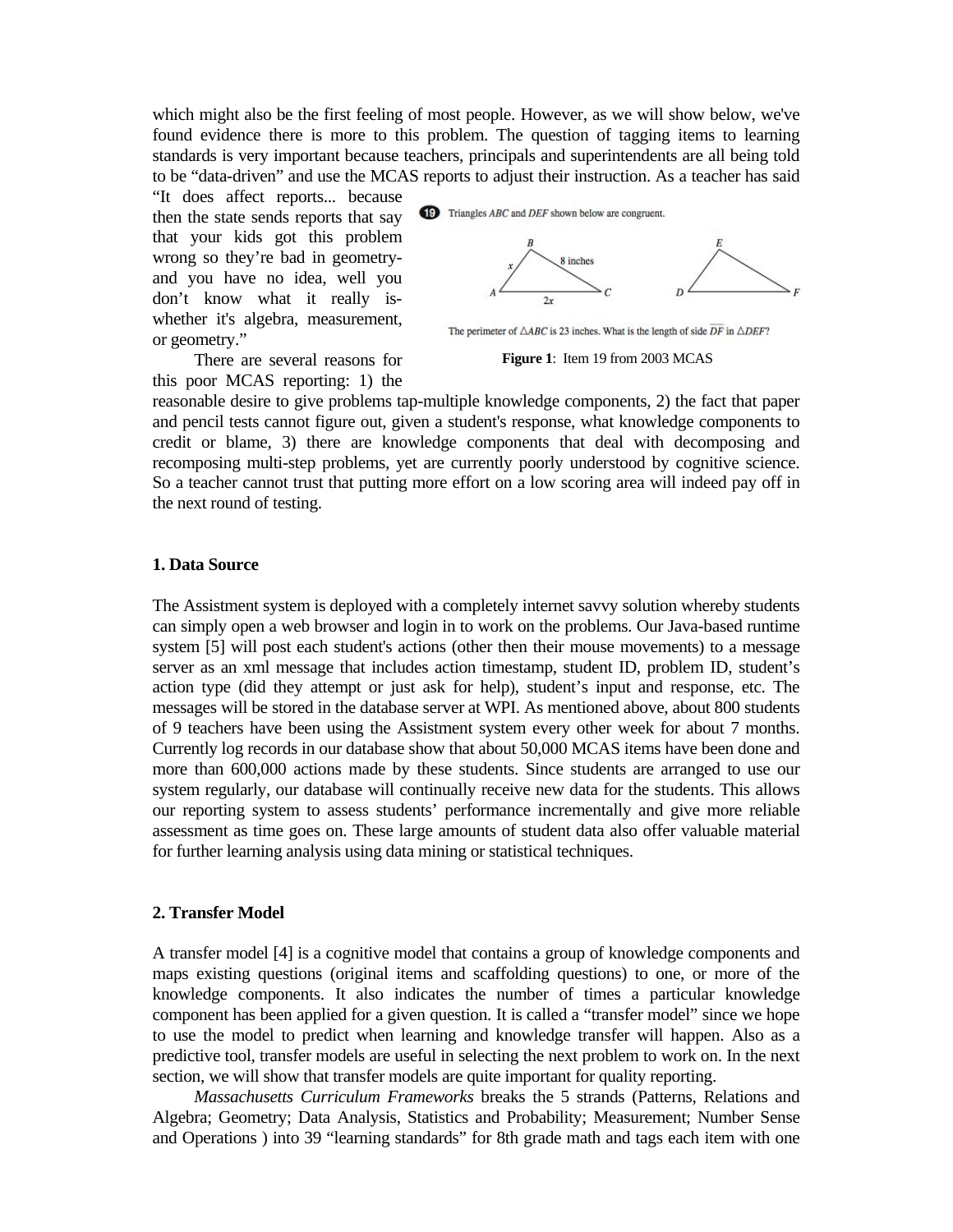of the 39 standards. As we have shown in Figure 1, Item 19 from Year 2003 has been tagged with "G.2.8 Congruence and similarity", the 2<sup>nd</sup> learning standard in the Geometry strand.

We have made several attempts of using the 39 MCAS learning standards to "code up" items, first using the state's mapping with one standard per question, and then with our own coding which allows each question to be tagged with multiple standards. However, we could not get statistically reliable coefficients on the learning standards. So we hypothesize that a finer grained model would help. Additionally, we need a more detailed level of analysis for reporting to teachers and for predicting students' responses on questions.



**Figure2**:A small piece of the WPI300 transfer model showing both how 14 questions (out of 245 in the WPI300) tap 19 knowledge components (out of 174 in the WPI300).

 WPI300, which actually contains only 174 knowledge components so far, is the first model we have created. In the model, knowledge components are arranged in a hierarchy based on prerequisite structure. So far, 102 knowledge components in this transfer model have been used to tag 92 assistments (including 853 questions) in our system. Figure 2 shows 19 of the 174 knowledge components that we used to explain both a "formal" and "informal" problem solving strategy related to the item shown in Figure 1. We added a few other questions (like "What does the word 'congruent' mean?") to help define what a knowledge component means. Each of the scaffolding questions (S1 to S5) are mapped to one or two knowledge components. Tagging the scaffolding questions enable us to assess individual knowledge components instead of only overall performance. Each knowledge component might have prerequisite knowledge so that for a student to know "What does the word 'congruent' mean?" the student first needs to have mastered the "Concept of congruency" as shown by there being an arc between them.

 Currently, we have been able to generate reports based on Massachusetts Curriculum Framework, as well as the WPI300 transfer model which reveals more detailed information about students' knowledge learning and knowledge components contained in problems. And we hope to be able to show that WPI300, as a finer grained cognitive model, will be more predictive. This is one subject of our current research.

# **3. Reporting System**

#### *3.1.1 Student Grade Book Report*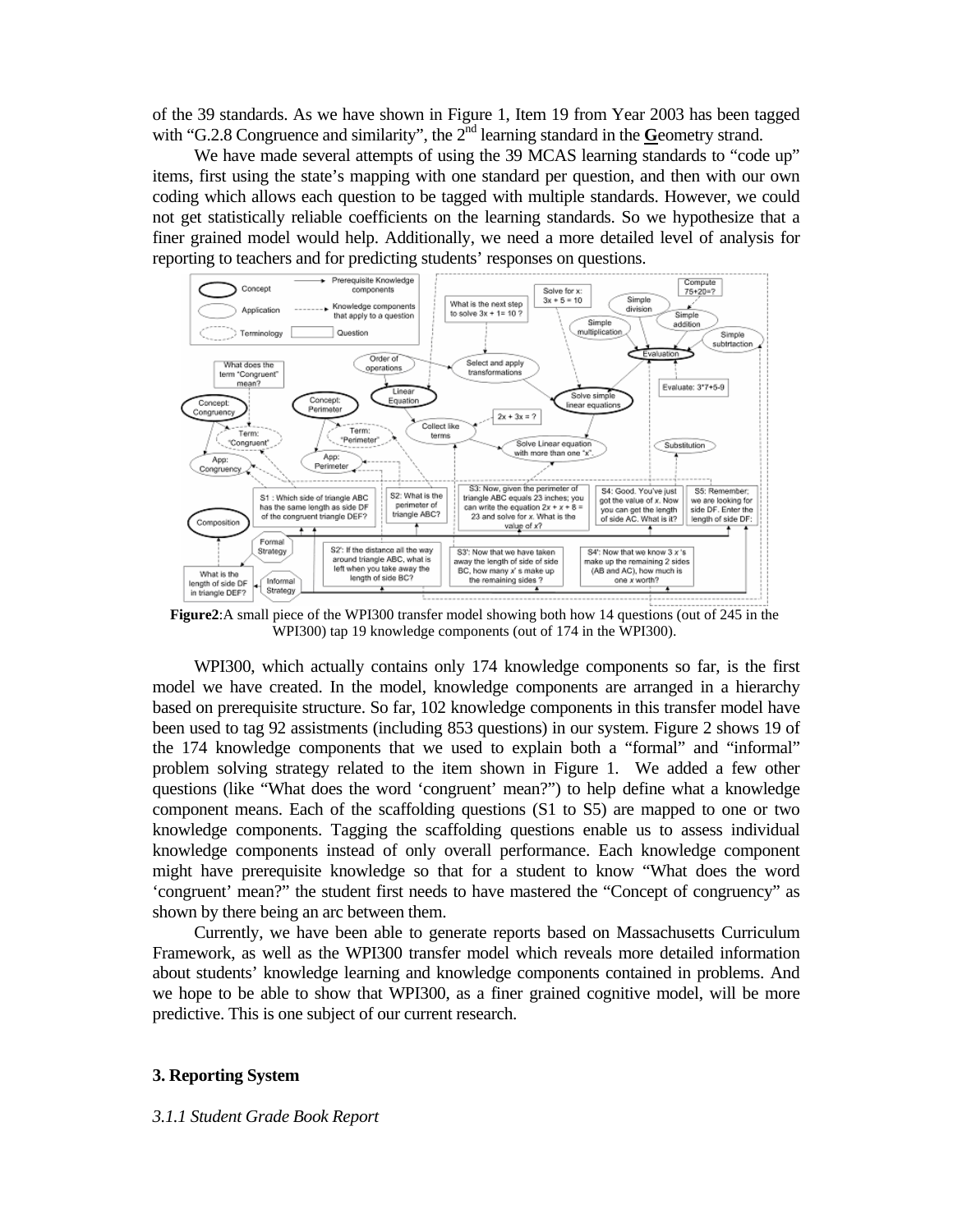Teachers think highly of the Assistment system not only because their students can get instructional assistance in the form of scaffolding questions and hint messages while working on real MCAS items, but also because they can get online, live reports on students' progress while students are using the system in the classroom.

 The "Grade Book", shown in Figure 3.1, is the most frequently used report by teachers. Each row in the report represents information for one student, including how many minutes the student has worked on the assistments, how many minutes he has worked on the assistments today, how many problems he has done and his percent correct, our prediction of

|                               | <b>Total</b> | <b>Time</b>                              |    |              | <b>Original Items</b> |                             |                   |     | Scaffolding + Orig. Items   |               |                     |                                                                   |
|-------------------------------|--------------|------------------------------------------|----|--------------|-----------------------|-----------------------------|-------------------|-----|-----------------------------|---------------|---------------------|-------------------------------------------------------------------|
| <b>Student</b><br><b>Name</b> | time         | spent<br>before today<br>$(min)$ $(min)$ | 豊  | Done Correct | $\frac{0}{0}$         | <b>MCAS</b><br>Corr. Score* | Perf.<br>Level    | 亜   | <b>Done Correct Correct</b> | $\frac{9}{6}$ | <b>Hint</b><br>Req. | Most Difficult MA, Standard                                       |
| Tom                           | 34           |                                          | 15 |              | 20%                   | 200                         | Failing           | 130 | 16                          | 53%           | 15                  | N.1.8-understanding-number-<br>representations (Error times: 5/6) |
| Dick                          | 32           | In                                       | 38 | 26           | 68%                   | 242                         | Proficient 81     |     | 56                          | 69%           |                     | P.1.8-understanding-patterns (Error<br>times: $2/6$ )             |
| Harry                         | 33           |                                          | 20 | ۱q           | 45%                   | 220                         | Needs<br>limprov. | 63  | 28                          | 44%           | 63                  | P.1.8-understanding-patterns (Error<br>times: 8/10)               |

**Figure 3.1**: Grade Book on real student data

his MCAS score and his performance  $level^{2,3}$ . Besides presenting information on the item level, it also summarizes the student's actions in an "Assistment metric": how many scaffolding questions have been done, student's performance on scaffolding questions and how many times the student asked for a hint. The "Assistment metric" tells more about students' actions besides their performance. For example, it exposes students' unusual behaviour like making far more attempts and requesting more hints than other students in the class, which might be evidence that students did not take the assistments seriously or was "gaming the system" [1].

 In Figure 3.1, we see that these 3 students have used the system for about 30 minutes. (Many students have used it for about 250 minutes). "Dick" has finished 38 original items and only asked for 4 hints. Most of the items he got correct and thus our prediction of his MCAS score is high. We can also see that he has made the greatest number of errors on questions that have been tagged with the standard "P.1.8 understanding patterns". The student had done 6 problems tagged with "P.1.8" and made errors on 2 of those problems. Teachers can also see "Harry" has asked for too many hints (63 compared to 4 and 15). Noticing this, a teacher could go and confront the student with evidence of gaming or give him a pep-talk. By clicking the student's name shown as a link in our report, teachers can even see each action a student has made, his inputs and the tutor's response and how much time he has spent on a given problem (which we will not present here for lack of space). The "Grade Book" is so detailed that a

| Item 2 A-2002 (Find next term in sequence) Morph1 |  |
|---------------------------------------------------|--|

÷

| Find the next term in the sequence shown below: | <b>Ouestion text</b>                                                                                                                                                                                                                                             | Action      |
|-------------------------------------------------|------------------------------------------------------------------------------------------------------------------------------------------------------------------------------------------------------------------------------------------------------------------|-------------|
| 1, 4, 13, 40, 121, 2                            | Find the next term in the sequence: 1, 4, 13, 40, 121, $\frac{1}{2}$                                                                                                                                                                                             | 364         |
| A 161<br>B. 242<br>C.363<br>D. 354              | Excellent. Lets put the numbers into a diagram this way: You<br>may notice that the differences between each two neighboring<br>terms in the sequence also represent a sequence: 3, 9, 27, 81<br>and so on. What is the next term following 81 in this sequence? | <b>HINT</b> |

**Figure 3.2**. Items tagged with difficult knowledge component

student commented: "It's spooky", "He's watching everything we do" when her teacher brought students to his workstation to review their progress.

 $2$  Our "prediction" of a student MCAS score is at this point primitive. The column is currently simply a function of percent correct. We might even remove these two columns related to MCAS score prediction until we feel more confident in our prediction, in another word, "rough and ready".<br> $\frac{3}{2}$ . In our precent research, we have found a strong correlation between our pre-

In our recent research, we have found a strong correlation between our prediction for the 68 students who have used our system May 2004 and their real MCAS raw score  $(r = .7)$  [7]. But since that is a rather small group of students compared to the number of students now (68 vs. 8000), we'll continually refine our prediction function based on this year's data.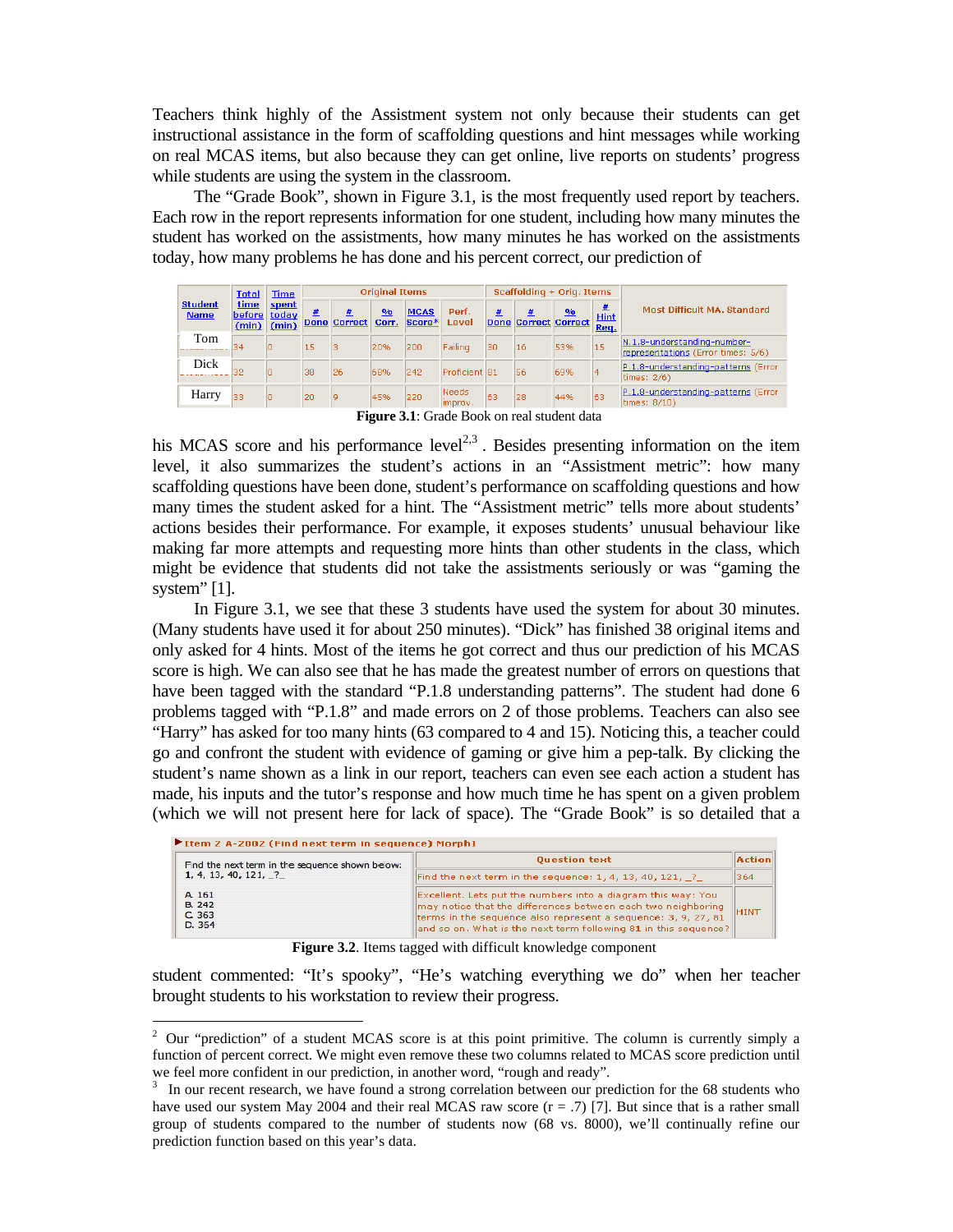By clicking the link of the most difficult knowledge component, the teacher can see what those questions were and what kind of errors the student made. (See Figure 3.2) Knowing students' reactions to questions helps teachers to improve their instruction and enable them to correct students' misunderstandings in a straightforward way. Finding out students' difficult knowledge components also offers a chance to improving our item selection strategy. Currently, random and linear are the only two problem selection strategies supported by our runtime system. Another option could be added if we can reliably detect difficult knowledge components of each individual student, which requires the runtime system to preferentially pick items tagged with those hard knowledge components for the students so that students would have more opportunity to practise on their weak point.

#### *3.1.2 Class Summary Report*

| <b>Knowledge Component</b>              | # Records # Correct |    | <b>Correct Rate</b> |
|-----------------------------------------|---------------------|----|---------------------|
| Application: Simple multiplication      | 23                  | 19 | 83%                 |
| Application: Elimination                | 22                  | 17 | 77%                 |
| Terminology: () means multiplication 81 |                     | 56 | 69%                 |
| Terminology: Square Roots               | 102                 | 68 | 67%                 |
| Application: Compare Expressions        | 101                 | 67 | 66%                 |

These are 5 knowledge components your students need more practice:

| <b>Knowledge Component</b>    |    | $\#$ Records $\#$ Correct Correct Rate |
|-------------------------------|----|----------------------------------------|
| Application: Simple division. | 24 |                                        |
|                               |    |                                        |

"Class Summary" is a report we developed to inform teachers about the knowledge status of classes. Teachers can select their favourite transfer model, specify the number of knowledge components to be shown in the report. Knowledge components are ranked according to their correct rate which is students' correct rate (demonstrated in Figure 3.3 as green bars together with percent correct as values) at

**Figure 3.3** Class summary report for a teacher's classes the items tagged with those knowledge components. By clicking the name of a knowledge component (shown as a hyperlink in Figure 3.3), teachers are redirected to another page showing the items tagged with the knowledge components. In the new page, teachers are able to see the question text of each item and continue to preview or analyze the item if they want to know more about the item.

 By presenting such a report, we hope we can help teachers to decide which knowledge components and items should be focused on to maximize the gain of students' scores at a class level when instructional time is limited.

| Class    | Date       | # Correct | # Total | # Student | Avg. Score | Std. Dev. |
|----------|------------|-----------|---------|-----------|------------|-----------|
| Period 3 | 2004-09-21 | 153       | 382     | 23        | 18         | 9.95      |
| Period 3 | 2004-10-27 | 427       | 773     | 23        | 25         | 11.18     |
| Period 3 | 2004-11-10 | 630       | 1119    | 24        | 26         | 11.03     |
| Period 3 | 2004-12-01 | 879       | 1437    | 22        | 29         | 10.20     |
| Period 3 | 2004-12-15 | 1167      | 1790    | 21        | 32         | 8.24      |
| Period 3 | 2005-02-02 | 1341      | 2029    | 20        | 33         | 7.96      |
| Period 3 | 2005-02-16 | 1702      | 2576    | 23        | 33         | 6.67      |
| Period 3 | 2005-03-02 | 1972      | 3065    | 24        | 33         | 6.61      |
| Period 3 | 2005-03-16 | 2106      | 3288    | 23        | 33         | 6.58      |

### *3.1.3 Class Progress Report*

**Figure 3.4** preliminary progress reports for a class

Since our teachers let their students using the Assistment system every two or three weeks, we thought it would be helpful if we can show to teachers students' progress by looking at their performance at each time they worked on the assistments.

 Figure 3.4 shows our preliminary progress report for a teacher's class. In this report, we can see this class has been using our system since September  $21<sup>st</sup>$ , 2004 and has used it as a class 9 times. The average of students' predicted MCAS raw score increased from 18 to

33, and kept being 33 for a while. [Note, we are being conservative in calculating these predicted MCAS scores, in that we calculate for each students their predict scores using every items them have even done in our system, instead of using only the items done on day they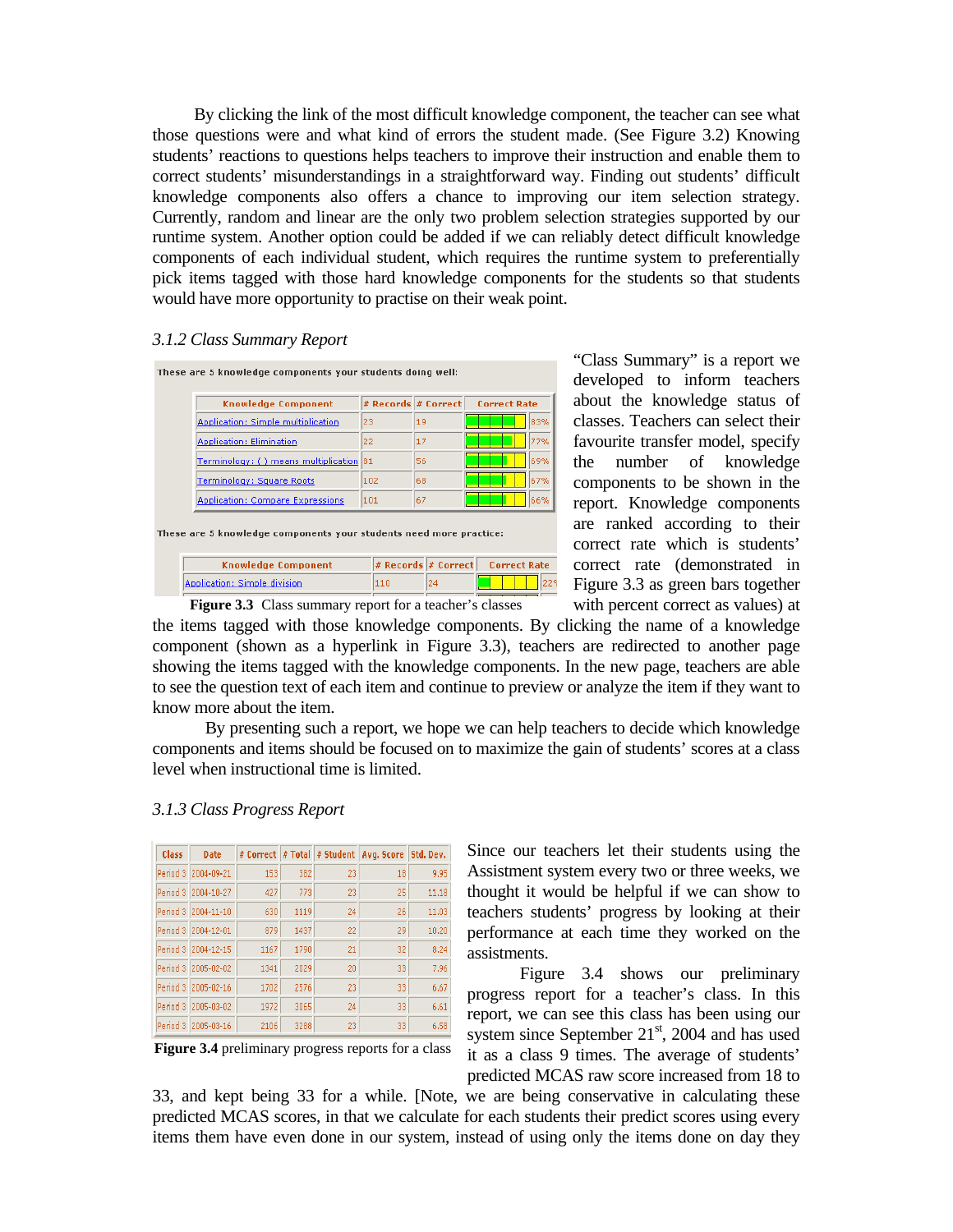came to the lab.] Standard deviation of scores is also displayed as a column to help teachers see performance variance in the class.

 The progress of students' predicted MCAS raw score over months is more clearly shown in Figure 3.5. Those students (all from school A) have been using our system for more than 5 month starting from Sep., 2004. We can see in this graph students'



predicted MCAS score on average increase steadily with month passing (even for class "Period 9" which "left" us for two months).

#### *3.2 Analysis of Items*

÷

A report is built to show difficulty each problem in our system. (See Figure 3.6: 5 lines of the 200+ lines that are in the report). By breaking original items into scaffolding questions and tagging scaffolding questions with knowledge components, we are able to analyze individual

steps of a problem. Figure 3.7 is what we call a scaffolding report because it reports statistics on each of the scaffolding questions that are associated with a particular original item.

 On the first line of Figure 3.7, we see this problem is hard since only 12% of the students got it correct on their first attempt. Of the 180

| <b>Figure 3.6:</b> Problems order by correct rate |     |  |  |  |  |
|---------------------------------------------------|-----|--|--|--|--|
| Item 13 D-1998 (Eiffel Tower model)               | 29% |  |  |  |  |
| Item 35 G-2001 (Angle between clock hands)        | 27% |  |  |  |  |
| Item 18 G-1998 (Angle in isosceles triangle)      | 27% |  |  |  |  |
| Item 20 N-2003 (2/3 of 1 1/2) Morph2              | 26% |  |  |  |  |
| Item 20 N-2003 Morph (3/4 of 1 2/3)               | 24% |  |  |  |  |

students having done this item so far,  $154<sup>4</sup>$  students could not get the correct answer to the original question, thus forced by the system to go through scaffolding questions to eventually solve the problem. 56% of students asked for a hint, telling you something about students' confidence when confronted with this item. (It is useful to compare such numbers across

|                                      | ID<br><b>Ouestion</b>                                                    |                                                 | 0/n        | <b>Hint</b> | 垩                                 |           |      | <b>Common Errors</b>                                                                                                    | WPT's lise of MA.                             | WPI's                                    |  |
|--------------------------------------|--------------------------------------------------------------------------|-------------------------------------------------|------------|-------------|-----------------------------------|-----------|------|-------------------------------------------------------------------------------------------------------------------------|-----------------------------------------------|------------------------------------------|--|
|                                      |                                                                          |                                                 |            |             | Answer Correct Req. Attempt Resp. |           | $\#$ | <b>Buggy Message</b>                                                                                                    | <b>Standard</b>                               | Knowledge<br><b>Components</b>           |  |
| Triangles ABC and DEF are congruent. |                                                                          |                                                 |            |             |                                   | 18        | 15   | N/A                                                                                                                     |                                               | Composition,                             |  |
|                                      | The perimeter of triangle ABC is<br>23 inches. What is the length of     | 10                                              | 12%        | 56%         | 180                               | 16        | 13   | N/A                                                                                                                     | G.2.8, M.3.8, P.7.8                           | T.3, A.3, T.4,<br>A.4, A.12,             |  |
|                                      | side DF in triangle DEF?                                                 |                                                 |            |             |                                   | 23        | l8.  | N/A                                                                                                                     |                                               | A.15, A.17                               |  |
| 11                                   | Which side of triangle ABC has the<br>same length as side DF of triangle |                                                 | 23%<br>50% |             | 154                               | lab       | 13   | Side AB corresponds to<br>side DE of triangle DEF,<br>not DF. Try again, please.                                        | $G.2.8-$<br>congruence-and-                   | Term:<br>"Congruency",<br>Appl:          |  |
|                                      | DEF?                                                                     |                                                 |            |             |                                   | <b>DF</b> | 16   | N/A                                                                                                                     | similarity                                    | Congruency                               |  |
| 2                                    | What is the perimeter of triangle ABC? 2x+x+8 39%                        |                                                 |            | 20%         | 148                               | $2x +$    | 69   | No. It looks like you have<br>added just two of the sides<br>of triangle ABC. Perimeter<br>is the sum of all the sides. | $M.3.8 - $ using-<br>measurement-<br>formulas | Term:<br>"Perimeter",<br>Appl: Perimeter |  |
|                                      | Now, given the perimeter of triangle                                     |                                                 |            |             |                                   | 15        | 13   | N/A                                                                                                                     |                                               |                                          |  |
| lз                                   | ABC equals 23 inches,<br>you can write the equation $2x + x + 8$ 5       |                                                 | 25%        | 52%         | 147                               | 13        | 10   | N/A                                                                                                                     | P.7.8-setting-up-<br>and-solving-             | Appl: Solve<br>linear equation           |  |
|                                      | $= 23$ and solve it for $\kappa$ .<br>What is the value of x:            |                                                 |            |             |                                   | 18        | 10   | N/A                                                                                                                     | equations                                     |                                          |  |
|                                      |                                                                          |                                                 |            |             |                                   | 5         | 26   | N/A                                                                                                                     |                                               |                                          |  |
| 4                                    | Enter the length of side DF:                                             | Remember, we are looking for side DF. 10<br>30% |            | 43%         | 143                               | 2x        | 12   | N/A                                                                                                                     | G.2.8-congruence-<br>and-similarity           | Appl:                                    |  |
|                                      |                                                                          |                                                 |            |             |                                   |           | R.   | N/A                                                                                                                     |                                               | Congruency                               |  |

**Figure 3.7**: A scaffolding report generated by Assistment reporting system

 $4$  You may notice that 154 is less than 88% of 180, which should be about 158. And the number of attempts on later scaffolding questions went down more. That's because students could log out and log back in to redo the original question to avoid going through all scaffolding questions. This problem has been solved.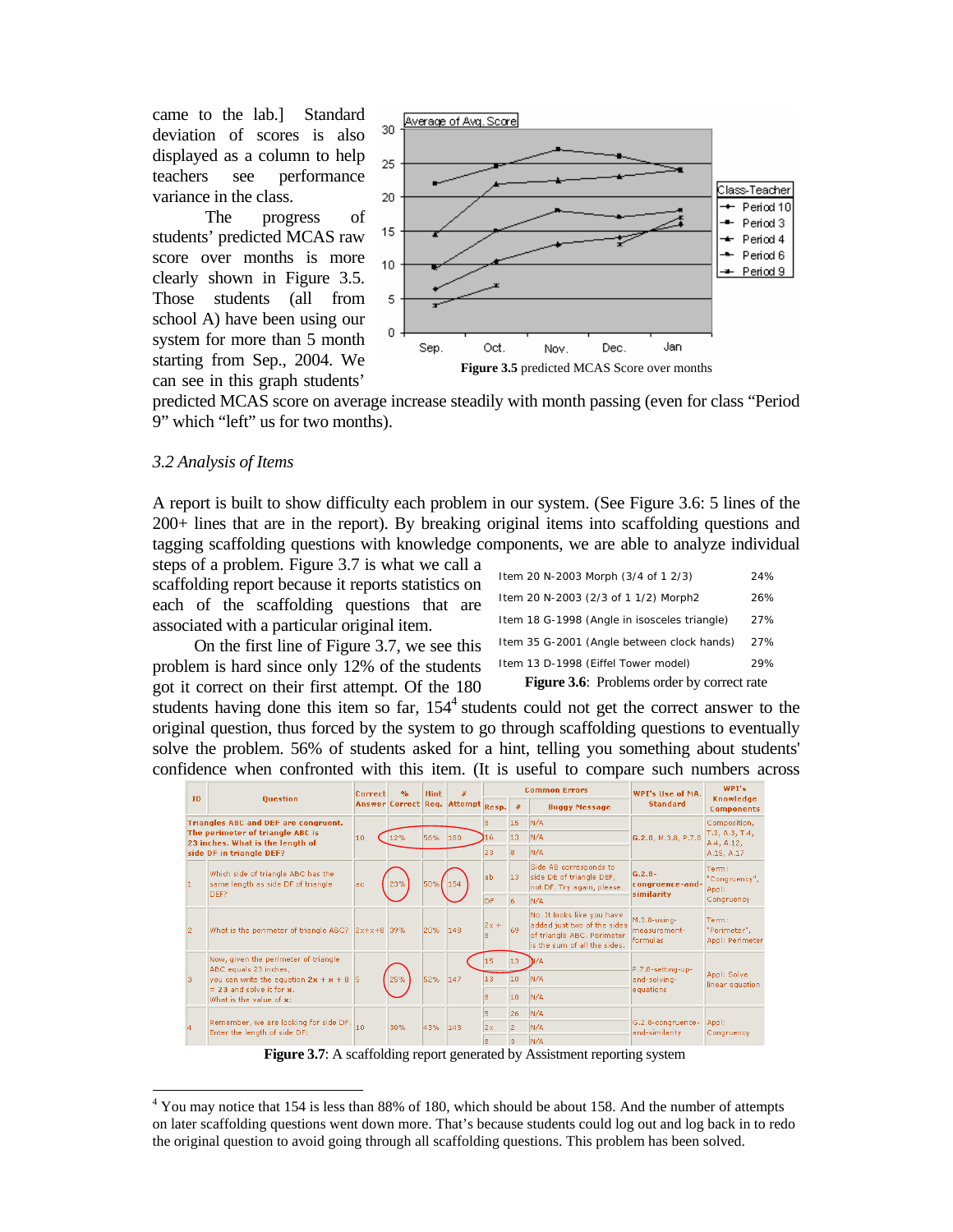problems to learn which items students think they need help on but don't, and vice versa). Remember that the state classified the item according to its "congruence" (G.2.8) shown in bold. The other MA learning standards (M.3.8, P.7.8) are the learning standards we added in our first attempt to code using the MCAS 39 standards. We see that only 23% of students that got the original item incorrect can correctly answer the first scaffolding question lending support to the idea that congruence is tough. But we see a as low percent correct 25% on the  $3<sup>rd</sup>$  question that asks students to solve for x. The statistics result gives us a good reason to tag "P.7.8-setting-up-and-solving-equations" to the problem.

 Teachers want to know particular skills or knowledge components that cause trouble to students while solving problems. Unfortunately the MCAS is not designed to be cognitively diagnostic. Given the scaffolding report can provide lower level of cognitive diagnosis, our cooperating teachers have carefully designed scaffolding questions for those tough problems to find out the answer. For example, one teacher designed an assistment for ("What's  $\frac{3}{4}$  of 1  $\frac{1}{2}$ ?"), item 20 of year 2003 8<sup>th</sup> grade MCAS. The first scaffolding question for the assistment is "what mathematical operation does the word 'of' represent in the problem". This teacher said, "Want to see an item that 97% of my students got wrong? Here it is… and it is because they don't know 'of' means they should multiply." The report has confirmed the hypothesis. 40% of students could not select "multiplication" with 11 of them selecting "division".

 The scaffolding report has helped us to develop our tutors in an iterative way. For each question, the report shows top common errors and corresponding "buggy" messages. When building the Assistments, we have tried to "catch" common errors students could make and give them instructive directions based on that specific error, such as correcting students' misunderstanding of question texts or knowledge concepts. But given that students may have different understandings of concepts, assistments may give no messages for some errors, which means our tutor lost chances to tutor students. Also, students may feel frustrated if they are continually being told "You are wrong" but get nothing instructive or encouraging. As shown in Figure 3.7, the wrong answer "15" to the third question has been given 13 times, but the assistment gave no instructive messages. Noticing this, the assistment builders can improve their tutor online by adding a proper "buggy" message for this error.

We also display a table that we call "Red  $&$  Green" distribution matrix as shown in Table 3.1 in the scaffolding report. Numbers in the cells show how many students got correct (indicted by green number in un-shaded cells) or wrong (indicated by red in shaded cells) on a

| Original |     |  |   |  |    |  |            | 154      |   |  |  |   |    |   |  |  | 44  |
|----------|-----|--|---|--|----|--|------------|----------|---|--|--|---|----|---|--|--|-----|
|          | 119 |  |   |  |    |  |            |          |   |  |  |   |    |   |  |  |     |
| ,,       | 85  |  |   |  |    |  |            |          |   |  |  |   |    |   |  |  |     |
| )3       |     |  | w |  | 21 |  |            | IJ       | О |  |  |   | 18 |   |  |  | N/A |
| - 14     |     |  |   |  | 15 |  | $\sqrt{2}$ | ın<br>10 |   |  |  | ພ | 15 | ີ |  |  |     |
|          |     |  |   |  |    |  |            |          |   |  |  |   |    |   |  |  |     |

|  |  | <b>Table 3.1:</b> "Red & Green" distribution matrix |
|--|--|-----------------------------------------------------|
|--|--|-----------------------------------------------------|

question. We split the number as the questions' sequence number grows so that it also represents how those students have done on previous questions. In this example, we see that 4 students who have answered the original question wrong went through all of the scaffolding questions correctly. Given that, we tend to believe those students have mastered the knowledge components required by each step and but need instruction on how to "compose" those steps. It's also worth pointing out that there are 8 students who answered original question wrong but answered correctly to the last question, which asks the same question as the original one. Since the assistment breaks the whole problem into scaffolding steps and gives hints and "buggy" messages, we would like to believe those students learned from working on the previous steps of this assistment.

#### *3.3 Performance evaluation*